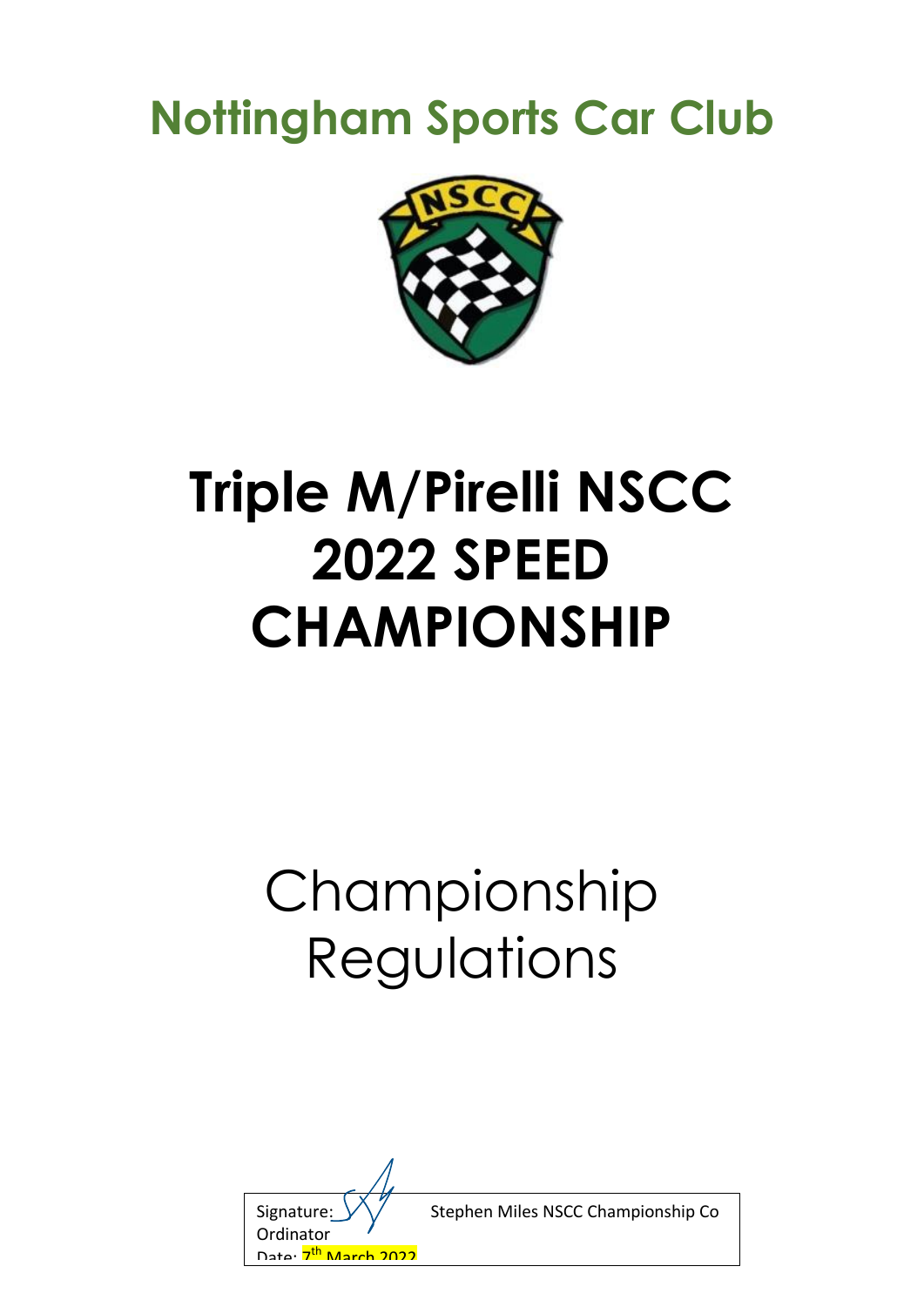## **NSCC 2022 SPEED CHAMPIONSHIP**

I would like to welcome you to the NSCC Speed Championship.

The championship will comprise of 20 events (14 sprints and 6 hill climbs) at circuits such as Hethel, Snetterton, 3 Sisters, Blyton and the classics of Curborough & Aintree with the hills of Harewood, Barbon, Shelsley Walsh & Scammonden.

The cost of membership to NSCC is only £12 (This will allow NSCC members who do not wish to enter the championship to compete in NSCC and NSCC invited events during 2022). Championship registration is a further £20.

NSCC will promote 4 events over two weekends at Curborough in June and Blyton in September. These 4 events will carry a bonus point system of 1 point for each event entered.

We have also aligned our technical regs to be the same as the majority of the clubs in the midlands and northern championships to make things easier for all involved.

The website and prompt email service will keep you up informed of championship standings as the season progresses.

Awards will be presented to the top ten scorers (best 8 scores to count) plus novice, best improver, female and classic car trophies.

Come and join us for a great season of motor sport in 2022, remembering the bonus points available from NSCC events.

John Clarke Chairman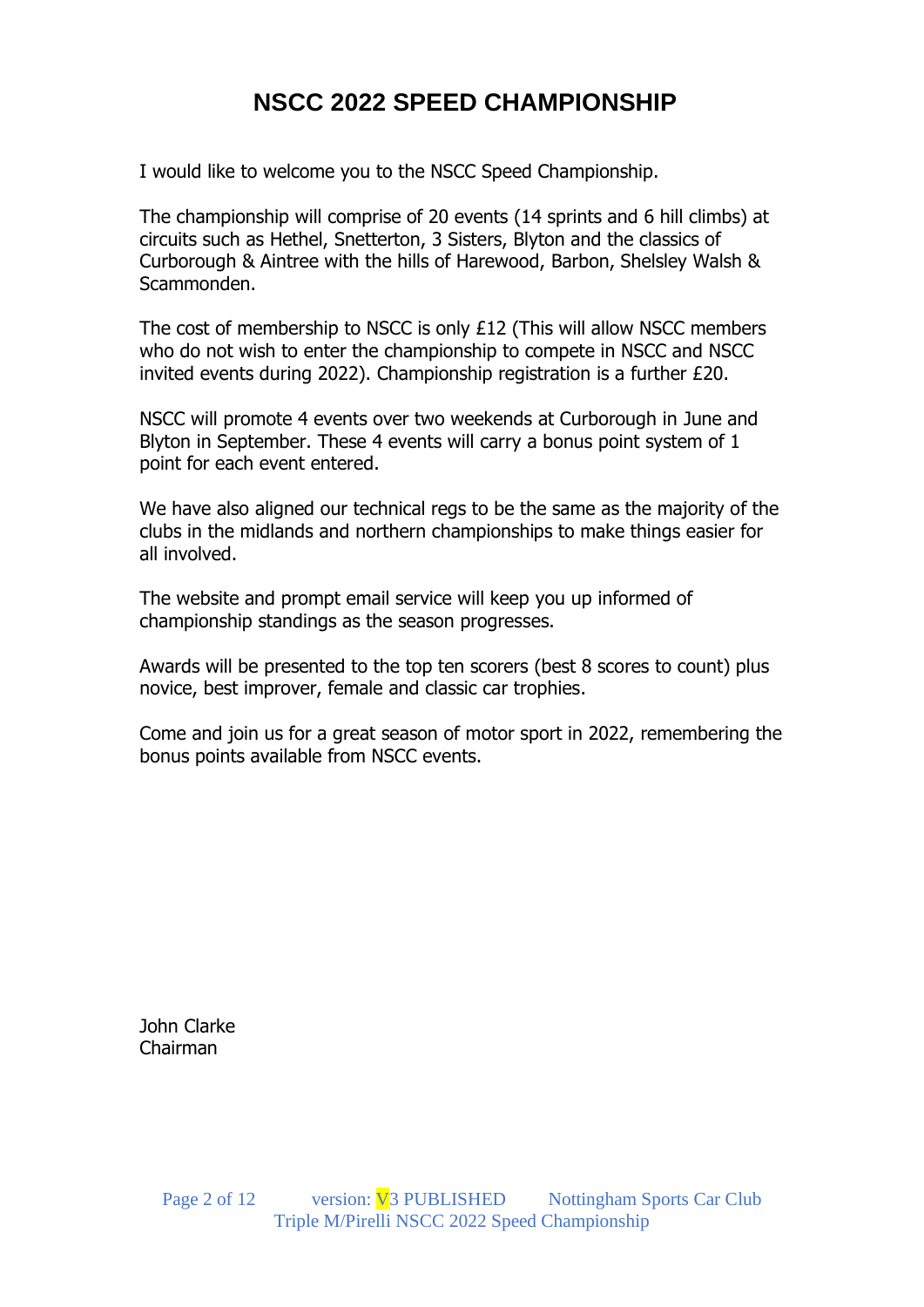## 2022 TripleM / Pirelli Nottingham Sports Car **Club Speed Championship**



| Saturday | 26th March     | Cadwell Park           | BARC (Midlands), Herts C & AC |
|----------|----------------|------------------------|-------------------------------|
| Sunday   | 3rd April      | Curborough (1 Lap)     | MGCC (Midlands)               |
| Sunday   | 10th April     | Harewood               | <b>BARC</b> (Yorkshire)       |
| Saturday | 30th April     | Aintree                | Liverpool Motor Club          |
| Saturday | 14th May       | Blyton (Eastern)       | Longton DMC                   |
| Sunday   | 15th May       | Blyton (Outer)         | Longton DMC                   |
| Saturday | 11th June      | Barbon                 | Liverpool Motor Club          |
| Sunday   | 12th June      | 3-Sisters (2-Lap)      | Longton DMC                   |
| Saturday | 25th June      | Curborough (Fig of 8)  | <b>NSCC</b>                   |
| Sunday   | 26th June      | Curborough (2 Lap)     | <b>NSCC</b>                   |
| Saturday | 2nd July       | Shelsley Walsh         | MAC                           |
| Saturday | 16th July      | Barbon                 | Liverpool Motor Club          |
| Sunday   | 24th July      | 3-Sisters (Single Lap) | Longton DMC                   |
| Sunday   | 31st July      | Scammonden             | Mid-Cheshire MRC              |
| Saturday | 27th August    | Snetterton             | <b>BARC</b> (Midlands)        |
| Saturday | 3rd September  | Aintree                | Liverpool Motor Club          |
| Sunday   | 4th September  | Hethel                 | <b>B19</b>                    |
| Saturday | 10th September | Curborough (Fig of 8)  | <b>BARC</b> (Midlands)        |
| Saturday | 24th September | Blyton (Eastern)       | <b>NSCC</b>                   |
| Sunday   | 25th September | Blyton (Outer)         | <b>NSCC</b>                   |

version 2 updated 28.11.21

NSCC run rounds qualifying for an additional point

## **Championship Awards**

| <b>First Place</b>                                                                                                                                               | 1\% Litre Trophy + 3 x £100 vouchers towards NSCC entries in 2023                                                                                                                                                                                                                                                                                                                           |
|------------------------------------------------------------------------------------------------------------------------------------------------------------------|---------------------------------------------------------------------------------------------------------------------------------------------------------------------------------------------------------------------------------------------------------------------------------------------------------------------------------------------------------------------------------------------|
| Second Place                                                                                                                                                     | Keith Douglas Trophy + $2 \times £100$ vouchers towards NSCC entries in 2023                                                                                                                                                                                                                                                                                                                |
| <b>Third Place</b>                                                                                                                                               | Mitchell Trophy + 1 x £100 vouchers towards an NSCC entry in 2023                                                                                                                                                                                                                                                                                                                           |
| 4th to 10th Place                                                                                                                                                | An award plus a £50 voucher towards an NSCC entry in 2023                                                                                                                                                                                                                                                                                                                                   |
| Des Richardson Trophy<br>Harry Driver Trophy<br>Ladies Trophy<br>Miller Trophy<br>Gail Thomas Trophy<br>Vi Selby Trophy<br>Andy Offer Trophy<br>The Wonky Trophy | Highest placed competitor in NSCC run events<br><b>Fastest NSCC Competitor</b><br>Highest place female competitor<br>Winner of Classic Car Class<br><b>Highest placed Novice</b><br>Best Improver over last season<br>Marshals Award for the Driver of The Day - Curb.<br>Bruce Widdowson Trophy Marshal of the Year at NSCC run events<br>Awarded for the 'best' 'incident' in the season! |

The £50 & £100 vouchers redeemable against the NSCC run events in 2023 are only awarded if the winner attends and eats at the Awards dinner. All the above 12 perpetual trophies come with an award to keep.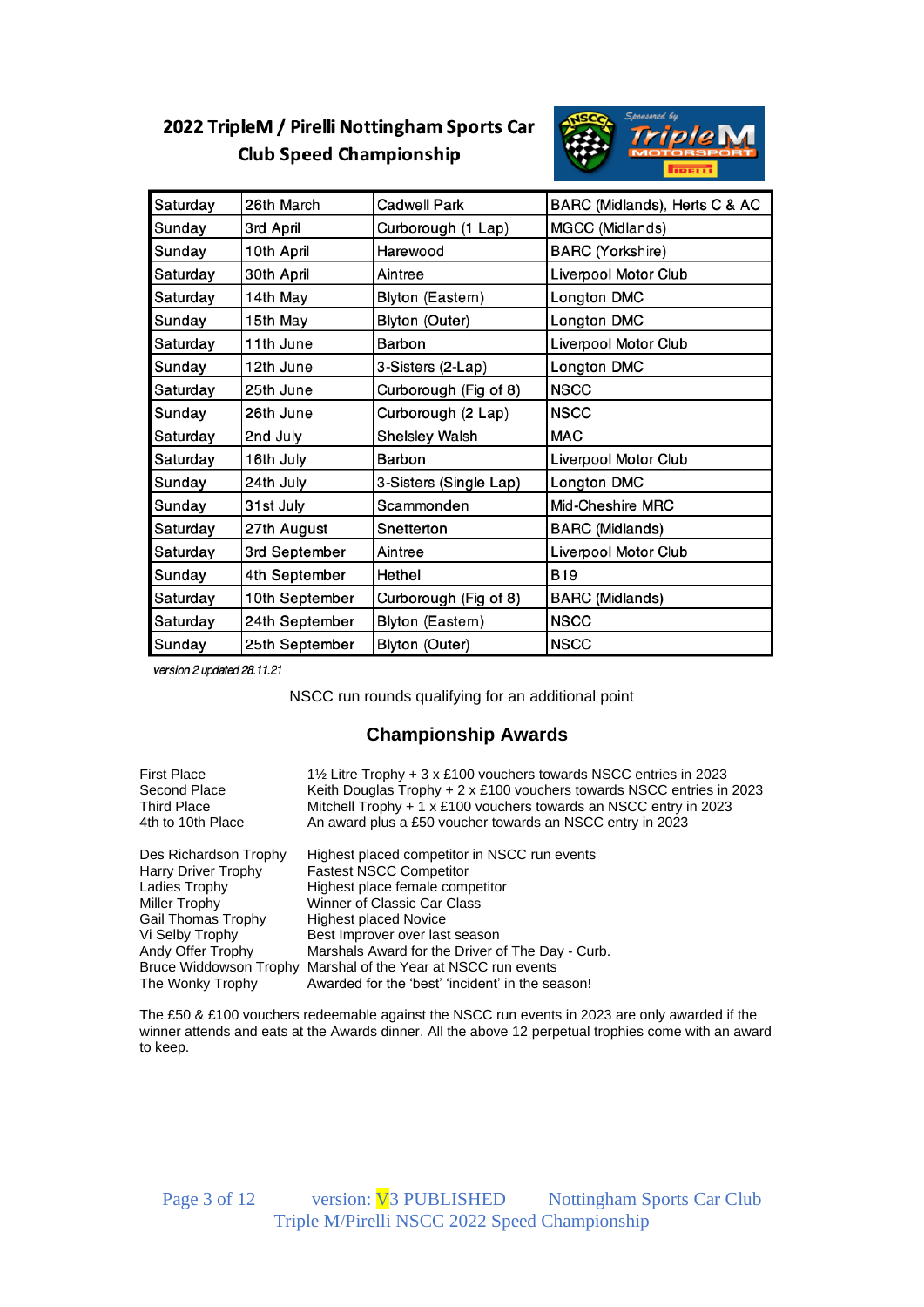## **1 SPORTING REGULATIONS – GENERAL**

## **1.1 Title & Jurisdiction:**

The NSCC SPEED CHAMPIONSHIP is organised and administered by Nottingham Sports Car Club [NSCC] in accordance with the General Regulations of Motorsport UK (incorporating the provisions of the International Sporting Code of the FIA) and these Championship Regulations.

### **Motorsport UK Championship Permit No. CH2021/SO54 Status : Interclub Championship Grade : C**

## **1.2 Officials**

The Championship Officials are:

Championship coordinator: Stephen Miles, [smiles@moleracing.com](mailto:smiles@moleracing.com) 3 Abbey Drive, Beeston, Nottingham, NG92QG Tel: O7539 3226OO

Eligibility Scrutineer:

Steve Gregory, 11 Carisbrooke Road, Bushbury, Wolverhampton. WV10 8AB. Tel: 07785 545624 email: [s.j.gregory@blueyonder.co.uk](mailto:s.j.gregory@blueyonder.co.uk)

Championship Stewards: Mike Simpson, Mike Mayfield & Martin Pickles

## **1.3 Competitor Eligibility**

Throughout the period of the Championship, a driver must:

- a. Be a fully paid-up member of Nottingham Sports Car Club, holding a valid membership card,
- b. Be registered for the Championship,
- c. Be in possession of a valid Interclub Licence or greater.
- d. Present all necessary documentation for checking at all rounds when signing-on
- e. Not take time off school to participate in motor sport without the prior written approval of their school. If participation in the Championship requires absence from school, drivers in full time school education are required to have the approval of their head teacher and a letter stating such approval from his/her school to fulfil registration for the Championship.

## **1.4 Registration**

To qualify for the Championship, a competitor must:

- *a.* Complete the official 2022 Championship Registration Form, available from the Club website [www.nottinghamsportscarclub.co.uk](http://www.nottinghamsportscarclub.co.uk/) and enter online.
- b. Registration must be received before the first round in which they wish to compete.
- c. In addition to the requirements of other competitions, display two Triple M/Pirelli NSCC Speed Championship decals, one on the outside of each side of the vehicle, in a clear and prominent position during each qualifying round. Decals are available from the Membership Secretary and will be posted to you on registration. These are the same as 2021 if you have these already.

## **1.5 Championship rounds**

The date, location and organising Club for each of the Championship qualifying rounds are defined in these Regulations. Should any event be cancelled the Organisers reserve the right to reduce the number of rounds accordingly as described in 1.6.5.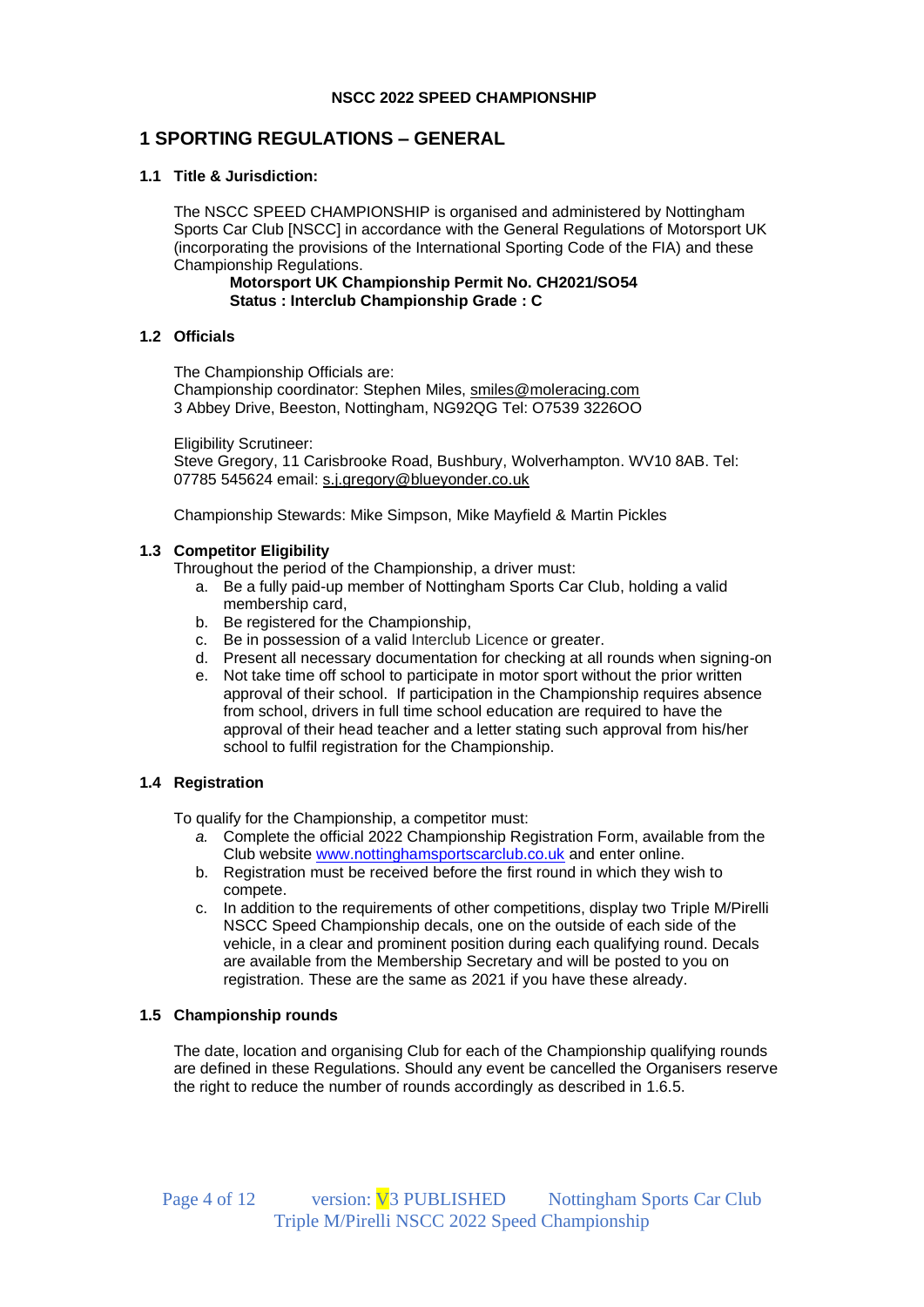## **1.6 Championship scoring**

1.6.1 The system of Championship points is defined in these Regulations. The table of target times will be published on the Club website, [www.nottinghamsportscarclub.co.uk,](http://www.nottinghamsportscarclub.co.uk/) before the first event. Points will be gained according to classification in an eligible class against the appropriate

Target time at each venue, as follows:

a) Equaling the Target time will gain 20 points.

b) A slower time than the Target time will reduce this by 0.01 point for each 0.01 second difference, with a minimum score of zero.

c) A faster time than the Target time will increase this by 0.01 point for each 0.01-second difference up to a maximum of score of 21 points.

d) All timed runs that count for awards at a meeting will be eligible to score Championship points.

e) A competitor must be classified as a finisher to gain Championship points. f) Where classes are merged by the organisers of an event, or where the class structure is not run in accordance with these Regulations, it is the responsibility of the competitor to inform the Championship Scorer of any ineligibility within his or her Class.

1.6.2 It is recognised that changes in climatic conditions such as rain, cool temperatures etc. and subtle changes to course layout caused by the temporary nature of some venues can affect a competitor's ability to challenge meaningfully for Target times in some instances. In the event that these changes make a significant difference to the competitor's ability to meaningfully challenge any target times, as defined below, the following scoring system will apply.

- I. If 51% or more of the total entry achieve a time that is 113%, or more, slower than the NSCC target times, then regulation 7(a) will apply.
- II. If 51% or more of the total entry achieve a time that is faster than the NSCC target time, then regulation 7(a) will apply.
- III. Where no target time exists for a 'new' venue (i.e. where no speed event records exist for the classes defined in these regulations) or if an existing venue has been revised, then rule 7(a) will apply.

7(a) Where regulation 7 i), ii), or iii) is applied, 20 points will be gained in each class by the fastest competitor complying with these regulations, whether registered for the Championship or not. Points will then be gained by a reduction of 0.01 point for each 0.01 second difference to the time of that competitor.

1.6.3 Target times for all venues may be challenged for a period of 21 days after the publication on the Club web site of the scores. After this period all target times will be deemed final. Target times are reviewed annually by the Technical Sub-Committee.

1.6.4 The Classic Car Class operates on a separate set of calculated Target Times based on the Target Time for the appropriate Championship class, with an allowance for the age of the vehicle and the engine size in cubic centimeters. Points for the Classic Car Award will be calculated as follows:

(a) Competitors must compete for the main Championship but only cars from SA-SB and 1A-1C are eligible for the Classic Car Class,

- (b) Vehicle Age must be over 25 years from Jan 1 2020.
- (c) Points calculation is based on factors for age and engine size compared to the entered class, as follows:
	- (i) Age Factor  $(AF) = 1 (1 / aqe) + 0.195$
	- (ii) Engine Age Factor (EAF) =  $0.1 + (0.005 \times (Age 25))$
	- (iii) Engine Size Factor (ESF) = 1 (engine actual size / engine max size for class) (For classes without an upper limit a notional limit of 5000cc will be used.) Then the Overall Engine Factor (OEF) = EAF x ESF

Finally the New Target Time = Standard Target Time  $x$  (AF + OEF)

There will be no upper limit for points scored at each round for this Class.

Page 5 of 12 version: V<sub>3</sub> PUBLISHED Nottingham Sports Car Club Triple M/Pirelli NSCC 2022 Speed Championship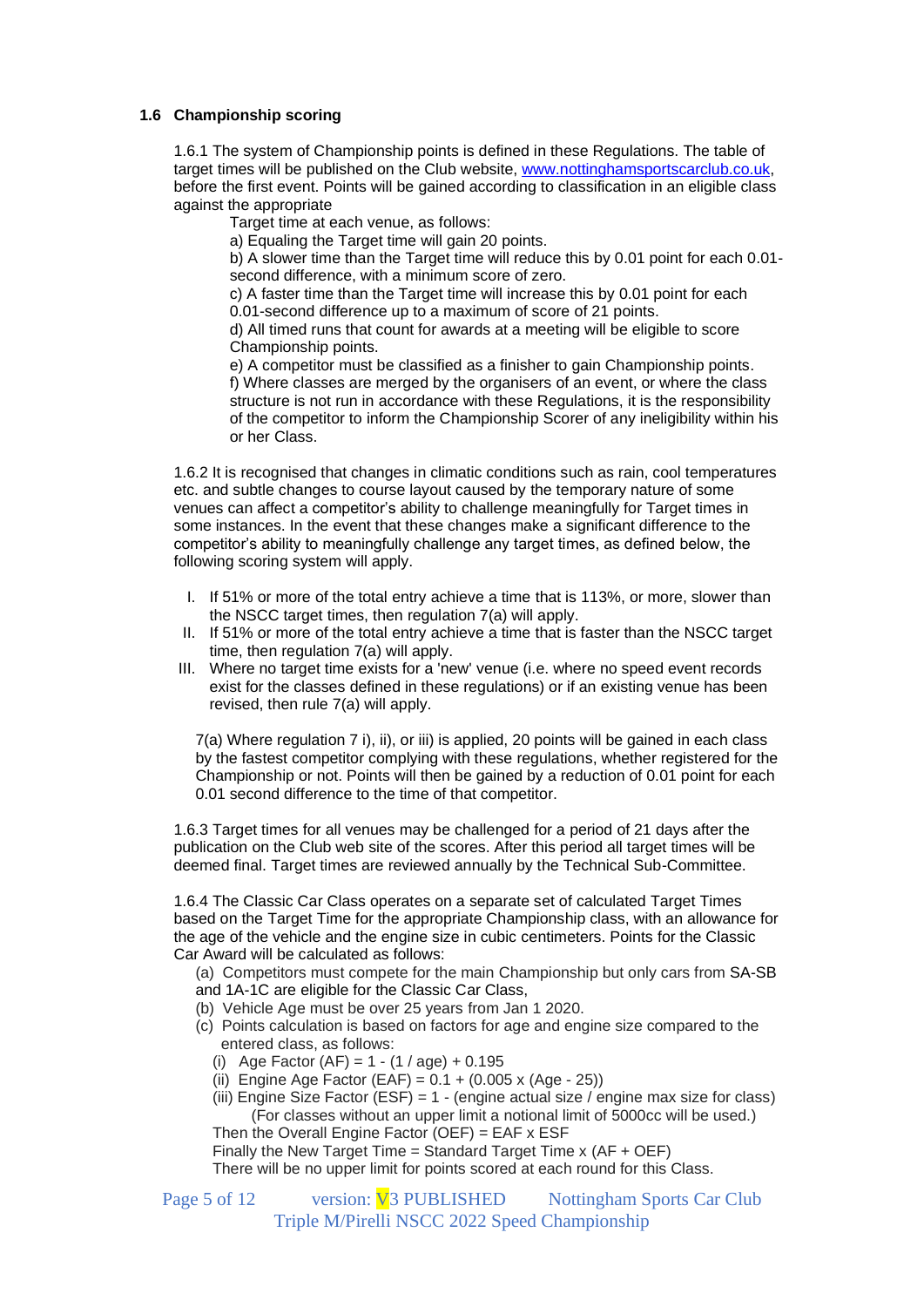1.6.5 In each qualifying round, a competitor will compete in the appropriate class for the awards offered for the meeting. Championship points will be gained according to the appropriate NSCC championship class at the time of the meeting. The Championship organisers reserve the right to re-classify any vehicle to a more appropriate Championship class.

a) The best 8 scores of each competitor will count towards the Overall Championship subject to there being 10 or more Championship rounds. In the event of a reduction in the number of Championship rounds to 9 rounds then the best 7 scores will count, in the event of a reduction round to 8 rounds then the best 6 scores will count. In the event of a reduction to less than 8 rounds then all events will count.

b) The scores from the 4 NSCC organised events will qualify for a separate award, with the points being gained in the same way as for the Overall Championship. For this award, if one or more rounds are cancelled then all remaining rounds will count. Competitors in the first three places of the Overall Championship will not be eligible for this award.

c) Championship scores will be declared final 21 days after the championship results for each round are issued. Competitors who wish to query a score with the Championship Scorer must do so in writing/email during this period.

d) A minimum of 5 rounds must take place for the championship to be valid

## **1.7 Awards**

1.7.1 An award will be made based upon the fastest times achieved by NSCC championship registered competitors at each round, with points gained as follows: Fastest NSCC time of the day: 10 points, 2nd fastest 8 points, 3rd 6 points, 4th 4 points, 5th 3 points, 6th 2 points, 7th 1 point. The best 8 scores from all entered rounds will count. In the event of a tie on the day for any position, the points will be determined in favour of the competitor with the best second run time. In the event of a tie for the FTD award after completion of all rounds, the position will be determined in favour of the competitor who achieved the scores at the greatest number of different venues. If a tie remains, the position will then be determined in favour of the competitor with the highest placing in the main Championship.

1.7.2 An award will be made to the highest placed female competitor who qualifies for the Championship.

An award will be made to the highest placed competitor in the Classic Car Class who qualifies for the Championship.

An award will be made to the highest placed novice who qualifies for the Championship. A novice is defined as a registered competitor competing in their first or second consecutive season of speed events whom has not previously held a Motorsport UK licence prior to that and who has not won a first-in-class award before the first round. An award will be made to the competitor who shows the greatest improvement over the previous season's performance. The average points scored by each competitor in the two seasons will be compared. To qualify for this award a competitor must have a minimum of 4 scores in each season and must not have finished in the top three of the NSCC championship in the previous 3 years.

1.7.3 In the event of a tie for a Championship place or other award, except the FTD award, the placing will be determined in favour of the competitor whose total score was achieved at the earliest round of all the rounds in which they competed, including any discarded rounds. If the tie remains, it will then be determined in favour of the competitor with the highest individual score at all rounds. If the tie still remains, the award will then be shared.

1.7.4 Appeals regarding Championship Points awarded must be in accordance with 2022 Motorsport UK Yearbook Section C.

Page 6 of 12 version: V<sub>3</sub> PUBLISHED Nottingham Sports Car Club Triple M/Pirelli NSCC 2022 Speed Championship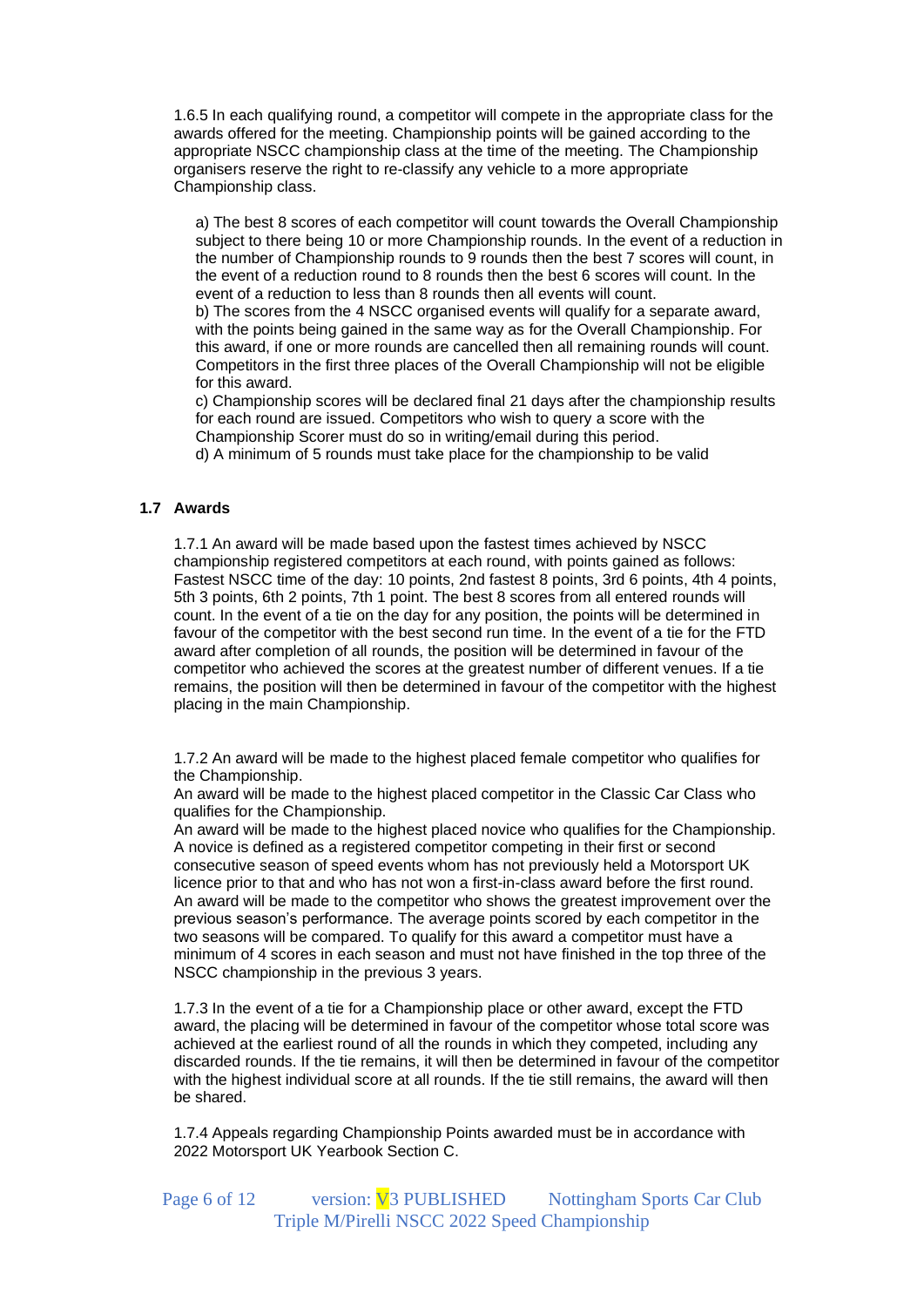1.7.5 Awards will be presented as specified in these Regulations. Perpetual trophies and discount awards will only be issued where the competitor attends the NSCC Awards Dinner at Morley Hayes Golf Club on 20<sup>th</sup> November 2022.

1.7.6 Except as defined below, all vehicles must comply with the general, technical and safety requirements in the Motorsport UK 2022 Yearbook, appropriate to the class. If a competitor is in doubt about the eligibility of his vehicle the Eligibility Scrutineer should be consulted.

1.7.7 Championship classes are defined in these Regulations

1.7.8 Temporary Car Substitution - Competitors may change car and / or class on a maximum of two occasions during the course of the Championship provided they notify the championship co-ordinator in writing/SMS/email on or immediately after the event. Points will be awarded against the relevant class. The points obtained so far will be kept against the drivers name.

**1.7.9 A single bonus point will be awarded for each NSCC run event entered. This is in addition to any points scored and not subject to the maximum 21 points per round rule above.** 

## **2 SPORTING REGULATIONS - JUDICIAL PROCEDURES**

2.1 **Rounds:** In accordance with Section C of the current Motorsport UK Yearbook and appeals against points scoring will be dealt with in accordance with C.6.5.1

2.2 **Championship:** In accordance with Section C of the current Motorsport UK Yearbook and appeals against points scoring will be dealt with in accordance with C.6.5.1

## **3 SPECIFIC CHAMPIONSHIP REGULATIONS**

By registering for the Championship all competitors and their associates commit to positively promote and demonstrate the Motorsport UK's Respect Code which is appended to these regulations (Appendix 1).

Where any reports of disrespectful conduct are judged to be well founded the Championship organisers may issue warnings or require remedial actions and/or report the matter to the Championship Stewards who may impose appropriate penalties which can include loss of Championship points and/or race bans through to Championship Expulsion and referral to Motorsport UK.

It is imperative that we promote the safety and wellbeing of young people and adults at risk. In addition to this all participants must be aware of their behaviour and conduct at all times and abusive language and harmful behaviour will not be tolerated. Any such incidents must be reported to the Championship Coordinator and/or Safeguarding Officer who will also relay the report Motorsport UK. Details of the Motorsport UK Policies and Guidelines are available at [www.motorsportuk.org/resource-centre](http://www.motorsportuk.org/resource-centre) by selecting Policies and Guidelines.

Page 7 of 12 version: V<sub>3</sub> PUBLISHED Nottingham Sports Car Club Triple M/Pirelli NSCC 2022 Speed Championship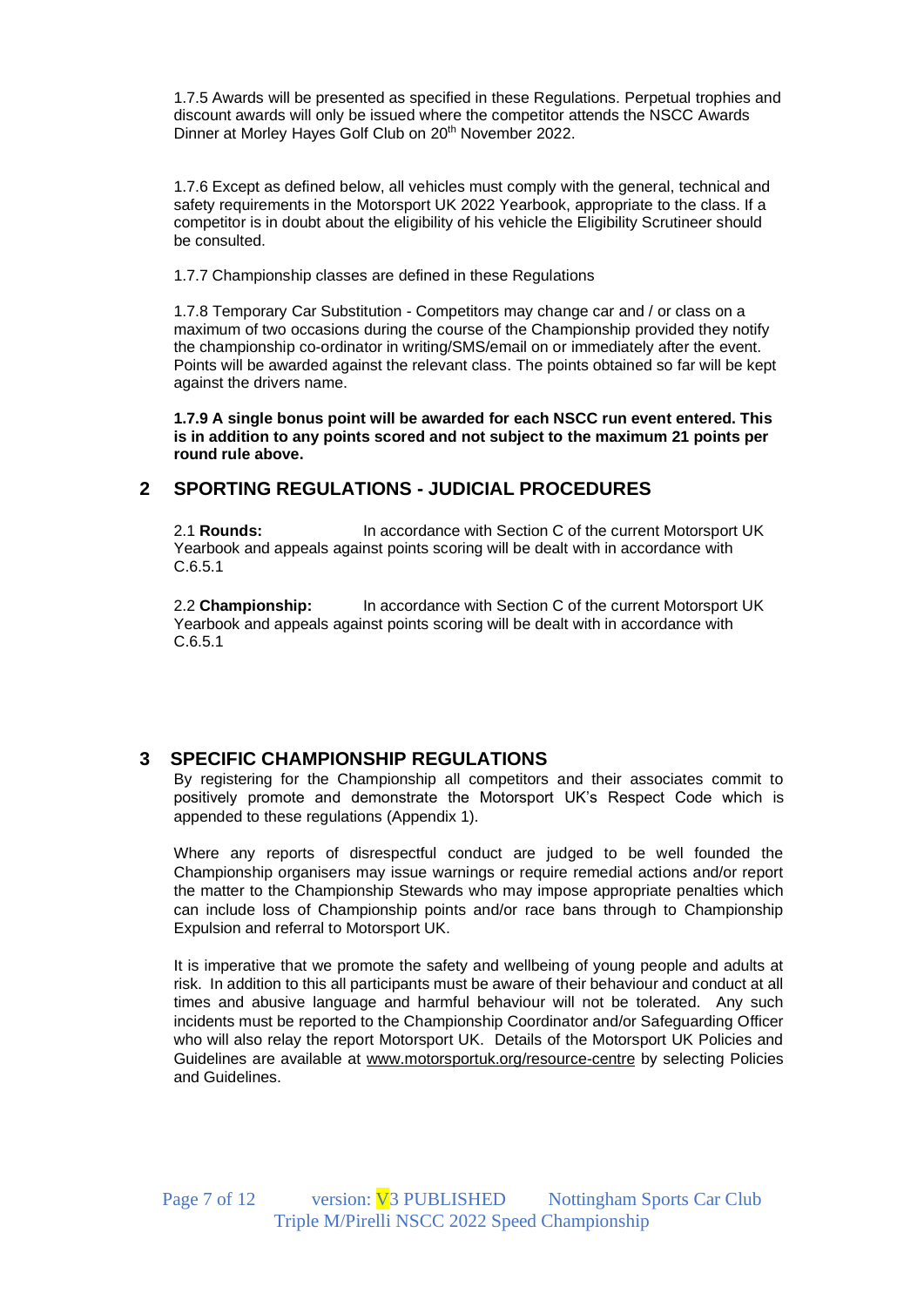## **NSCC 2021SPEED CHAMPIONSHIP CLASSES GENERAL REGULATIONS FOR ALL CLASSES**

Vehicles competing in **CLASSES S, 1, 2A, 2B & 2E** must comply with the following:

- 1. Cars must compete in a totally road legal form at all times; a current MOT certificate (if appropriate) and a valid certificate of insurance must be available for inspection. Proof of vehicle taxation should be presented, and the onus is on the competitor to present this. Vehicle registration plates must be displayed at both front and rear;
- 2. 4-wheel drive vehicles will compete in a Class according to cubic capacity (including equivalence calculations) and the target time will be reduced to 0.95 of the target time for the Class.
- 3. The only permitted tyres within these classes are those defined in the 2022 Motorsport UK Yearbook Section L.4. For cars in Class S, *ONLY* tyres in List 1A are permitted. For other classes, tyres in List 1A and 1B are permitted. It is prohibited to re-groove tyres in the list.
- 4. Tyres fitted at scrutineering for an event must not be changed without being re scrutineered.
- 5. Some of the venues used by the Championship have more stringent silencing requirements than those specified by 2022 Motorsport UK Yearbook Section J.5.18. Cars competing at any event must meet the silencing requirements as specified in the Supplementary Regulations for that event.
- 6. All vehicles must comply with Technical Regulations and with the specific regulations for each category/class as specified in the 2022 Motorsport UK Yearbook Section S.10 Technical Regulations.
- 7. Forced induction equivalence factors are 1.4 as per 2022 Motorsport UK Yearbook Section S.10.4.1 and S.10.4.2 with the addition of diesel engines at x 0.714.
- 8. Competing cars must comply with 2022 Motorsport UK regulation section S. Please note the 2022 Motorsport UK regulations S.11.7.2 states that "shock absorbers may be of any make and may be uprated from standard." The Motorsport UK Technical Dept wishes to clarify that if an uprated shock absorber had a metal top bush as part of the shock absorber assembly, it would be permitted because this bush would be considered part of the shock absorber assembly, which may be uprated.
- 9. Trade plates and traders or company group insurance policies will not be accepted.

## **Competitors found to be not complying with the above will be re-classified accordingly**

## **Standard Cars conforming to S11**

Class SA: Standard Saloon Cars up to and including 1400cc. Class SB: Standard Saloon Cars over 1400cc up to and including 2000cc.

You must be able to produce proof of current UK Road Tax, Insurance (and MOT where applicable) if competing in one of the Standard or Road Car classes. Proof of Road Tax will be via DVLA Confirmation of Vehicle Tax or a recent copy from the DVLA enquiry website. All Standard Saloon Cars must remain in a totally road-legal condition at all times. (2022 Motorsport UK Yearbook Section S10.11)

## Classes SA to SB - Standard Cars conforming to S11

These classes are intended to attract new inexperienced competitors driving unmodified cars, as a low-cost entry to the sport. Other than adding FIA/Motorsport UK approved/homologated safety equipment and/or fitting uprated brake friction material, no other modifications are allowed. Any replacement component fitted must be a \*Standard Part or a Standard Pattern Part.

Restricted to 2 wheel drive cars produced since 1<sup>st</sup> Jan 2000, minimum production 5000 per annum 2022 Motorsport UK Yearbook Section S11.1.1

Page 8 of 12 version: V<sub>3</sub> PUBLISHED Nottingham Sports Car Club Triple M/Pirelli NSCC 2022 Speed Championship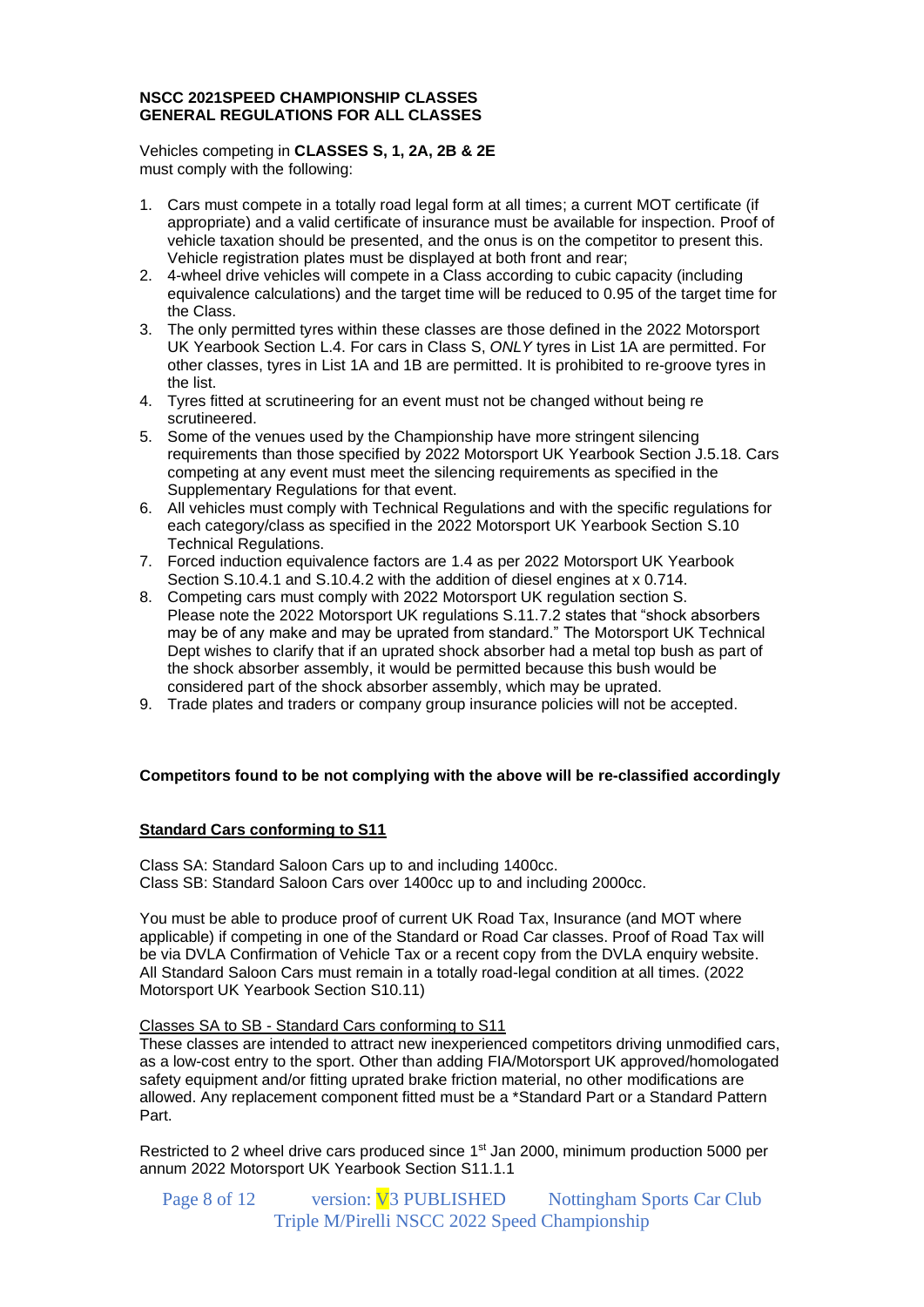Engine; Maximum capacity 2000cc, Forced induction equivalency is 1.7 (2022 Motorsport UK Yearbook Section 10.4.1 & 10.4.2)

Wheels and tyres; Standard wheels, and list 1A tyres only, complying with 2022 Motorsport UK Yearbook Section 11.4

\* "Standard" means a component that was listed in the car manufacturer's price list for that model of car.

All other Technical Regulations are as specified in 2022 Motorsport UK Yearbook Section Section S

Cars competing in Road Legal condition:

Note: Whilst Scrutineers and Championship Officials reserve the right to check all road-going competition vehicles' taxation status via the DVLA website to ensure compliance with championship regulations, the onus remains with the competitor to prove compliance when requested.

It is the competitor's responsibility to ensure that all data held by the DVLA is accurate for the vehicle being entered into competition.

## **Road cars – Series Production: (S12)**

Class 1A: Road Modified Saloon and Sports Cars up to and including1400cc, excluding Kit, Replica, Space-framed and non-ferrous chassis construction cars.

Class 1B: Road Modified Saloon and Sports Cars over 1400cc up to and including 2000cc, excluding Kit, Replica, Space-framed and nonferrous chassis construction cars.

Class 1C: Road Modified Saloon and Sports Cars over 2000cc, excluding Kit, Replica, Spaceframed and non-ferrous chassis construction cars.

Cars running in Road Modified classes 1A to 1C inclusive must conform to the regulations for Road-Going Series Production Cars defined in the 2022 Motorsport UK Technical Regulations Section S12.

Tyres; Tyres must comply with 2022 Motorsport UK Yearbook Section S12.6. Brakes; Brake callipers, discs, master cylinder, shoes & pads can be modified. Non-ferrous discs are only permitted in accordance with K5.6.2. Modification of the brake pedal is permitted. The fitting of aftermarket pedal assemblies is not permitted. Anti-Lock braking systems can be removed but cannot be added to a vehicle that does not have one as a manufacturer specified option.

Suspension; (As per 2022 Motorsport UK Yearbook Section S12.7) Strut Braces across the top of the front suspension turrets are allowed but these must be removable and not welded in place.

All other Technical Regulations are as specified in 2022 Motorsport UK Yearbook Section Section S

Cars competing in Road Legal condition:

Note: Whilst Scrutineers and Championship Officials reserve the right to check all road-going competition vehicles' taxation status via the DVLA website to ensure compliance with championship regulations, the onus remains with the competitor to prove compliance when requested.

It is the competitor's responsibility to ensure that all data held by the DVLA is accurate for the vehicle being entered into competition.

Class 2A: Road Cars Kit, Replica, Space-framed and non-ferrous chassis construction cars with single engines up to and including 1700cc. *Sequential gearbox cars not permitted in 2A*. Class 2B: Road Cars Kit, Replica, Space-framed and non-ferrous chassis construction cars with single engines over 1700cc *and cars of any capacity with sequential gearbox or motorbike derived engine.*

Tyres; Tyres must comply with 2022 Motorsport UK Yearbook Section S12.6.

Page 9 of 12 version: V<sub>3</sub> PUBLISHED Nottingham Sports Car Club Triple M/Pirelli NSCC 2022 Speed Championship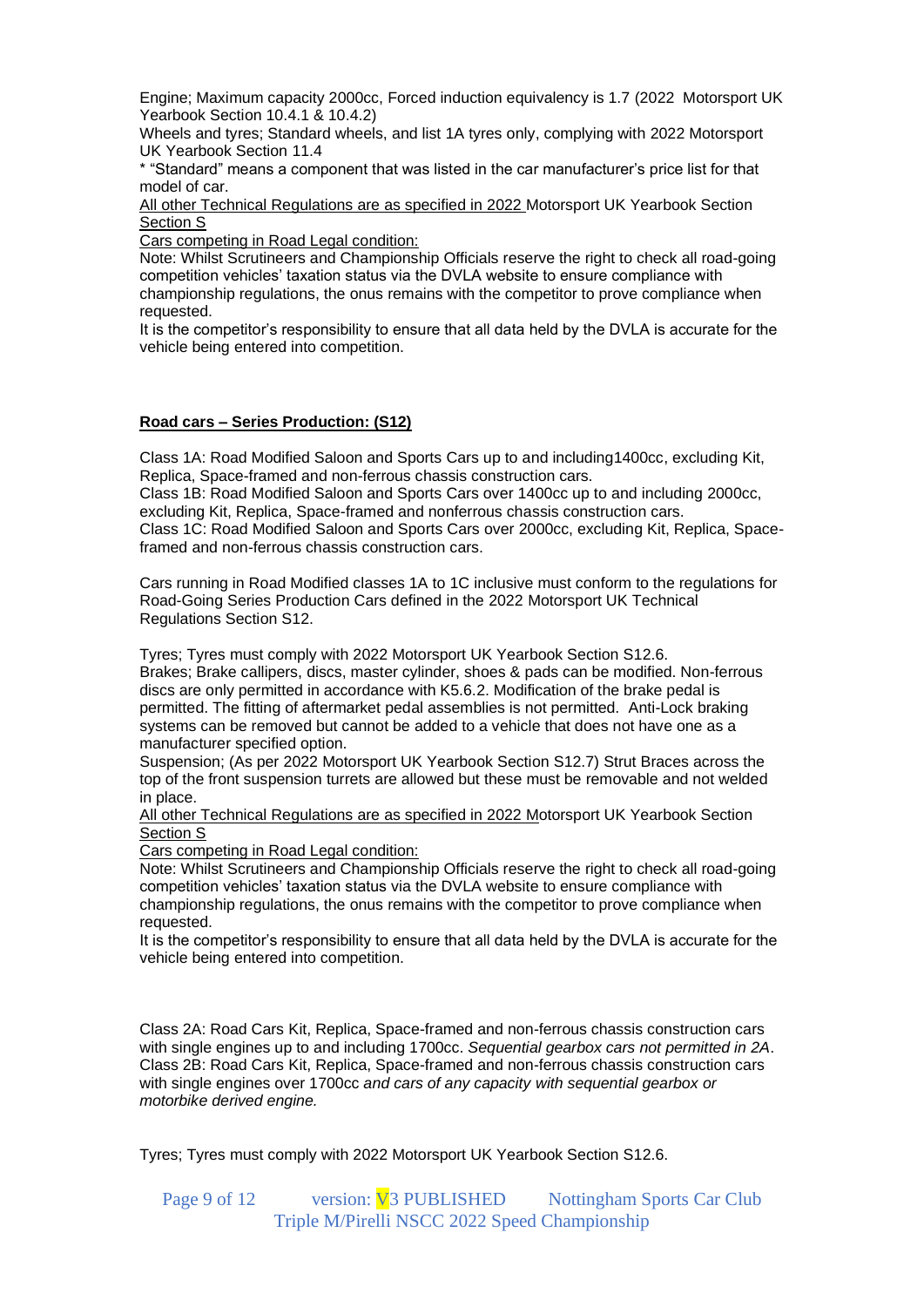Brakes; Brake callipers, discs, master cylinder, shoes & pads can be modified. Non-ferrous discs are only permitted in accordance with K5.6.2. Modification of the brake pedal is permitted. The fitting of aftermarket pedal assemblies is not permitted. Anti-Lock braking systems can be removed but cannot be added to a vehicle that does not have one as a manufacturer specified option.

Suspension; (As per 2022 Motorsport UK Yearbook Section S12.7) Non-adjustable Strut Braces across the top of the front suspension turrets are allowed but these must be removable and not welded in place.

Safety; Pyrotechnic safety devices such as airbags and seatbelt pre-tensioners may be disconnected or removed.

All other Technical Regulations are as specified in 2022 Motorsport UK Yearbook Section Section S

Cars competing in Road Legal condition:

Note: Whilst Scrutineers and Championship Officials reserve the right to check all road-going competition vehicles' taxation status via the DVLA website to ensure compliance with championship regulations, the onus remains with the competitor to prove compliance when requested.

It is the competitor's responsibility to ensure that all data held by the DVLA is accurate for the vehicle being entered into competition.

Class 2E: Road-going Lotus Elise and Elise derived Cars

Tyres; Tyres must comply with 2022 Motorsport UK Yearbook Section S12.6. Brakes; Brake callipers, discs, master cylinder, shoes & pads can be modified. Non-ferrous discs are only permitted in accordance with K5.6.2. Modification of the brake pedal is permitted. The fitting of aftermarket pedal assemblies is not permitted. Anti-Lock braking

systems can be removed but cannot be added to a vehicle that does not have one as a manufacturer specified option.

Suspension; (As per 2022 Motorsport UK Yearbook Section S12.7) Non-adjustable Strut Braces across the top of the front suspension turrets are allowed but these must be removable and not welded in place.

Safety; Pyrotechnic safety devices such as airbags and seatbelt pre-tensioners may be disconnected or removed.

All other Technical Regulations are as specified in Section S

Cars competing in Road Legal condition:

Note: Whilst Scrutineers and Championship Officials reserve the right to check all road-going competition vehicles' taxation status via the DVLA website to ensure compliance with championship regulations, the onus remains with the competitor to prove compliance when requested.

It is the competitor's responsibility to ensure that all data held by the DVLA is accurate for the vehicle being entered into competition.

## **Modified Cars – series Production S13**

Class 3A: Cars excluding Kit, Replica and Space-framed cars up to and including 1400cc. Class 3B: Cars excluding Kit, Replica and Space-framed cars over 1400cc up to and

including 2000cc.

Class 3C: Cars excluding Kit, Replica and Space-framed cars over 2000cc.

Class 3F: Production Kit, Replica and Space-framed cars up to and including 1800cc. Class 3G: Production Kit, Replica and Space-framed cars over 1800cc.

Cars running in classes 3A to 3G inclusive must conform to the regulations for Modified Limited Production Cars and Modified Specialist Production Cars defined in the 2022 Motorsport UK Yearbook Section S.13 Technical Regulations.

Class 4A: Sports Libre Cars up to and including 1700cc and Hillclimb Supersports Cars. Class 4B: Sports Libre Cars over 1700cc.

Cars running in classes 4A and 4B must conform to the regulations for Sports Libre cars defined in the 2022 Motorsport UK Yearbook Technical Regulations Section S.14.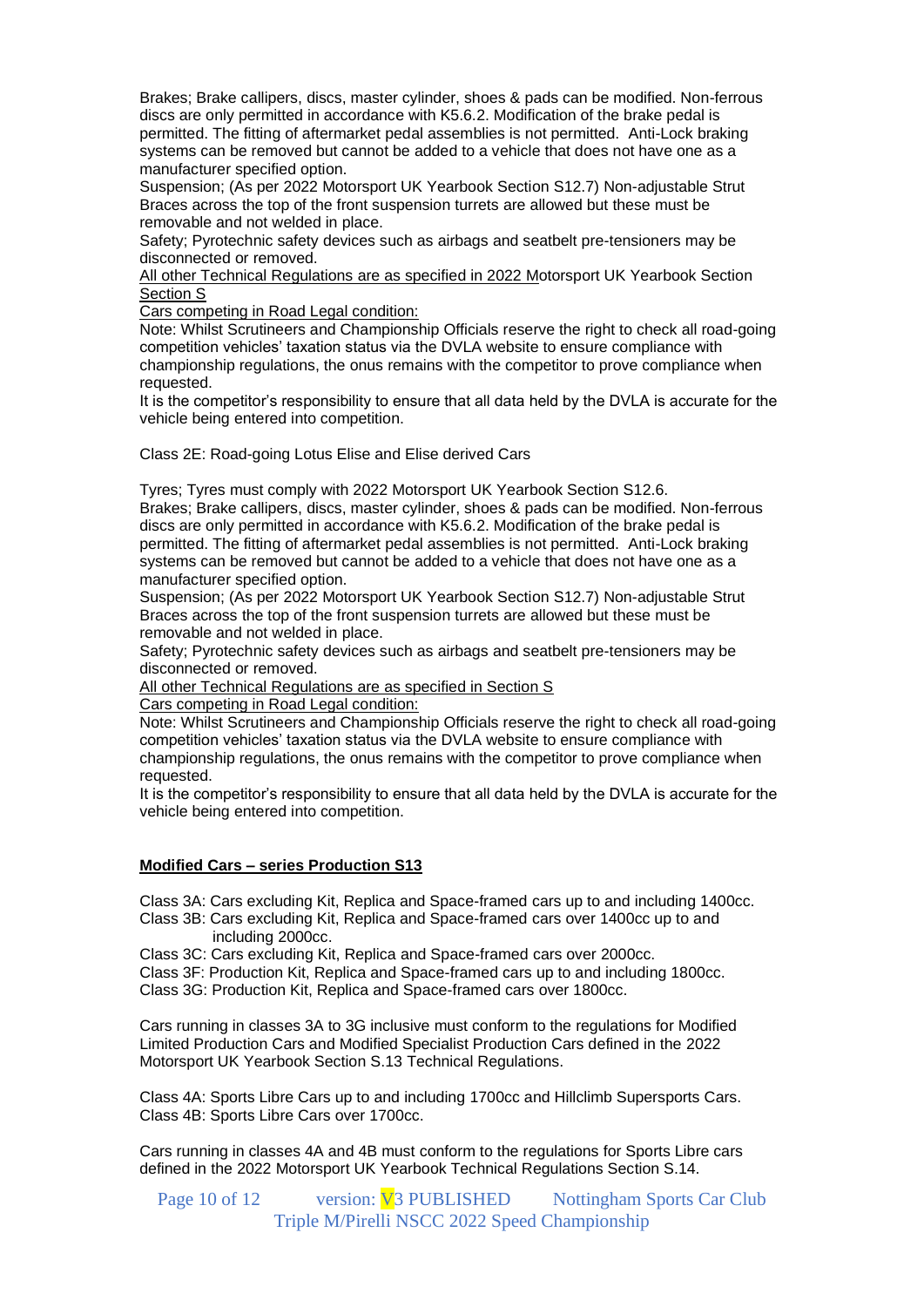## **Racing Cars**

Class 5A: Racing Cars up to 1100cc. Class 5B: Formula Ford 1600 Racing Cars manufactured before January 1st 1994. Class 5C: Racing Cars over 1100cc up to and including 1600cc. Class 5D: Racing Cars over 1600cc up to and including 2000cc. Class 5E: Racing Cars over 2000cc.

Cars running in classes 5A to 5E inclusive must conform to the regulations for Racing Cars defined in the 2022 Motorsport UK Yearbook Technical Regulations Section S.15

For all cars running in class 5B the permitted tyres are as follows: Avon ACB10 – Front tyres marked "Formula Ford" with the code 7317, rear tyres marked "Formula Ford" with the code 7319. Avon ACB9 – Front tyres marked "FF" with the code 7267, rear tyres marked "FF" with the code 7290.

## **CLASSIC CARS**

Class 6: Classic Cars registered 25 years prior to 1<sup>st</sup> January 2022. Only cars from SA-SB and 1A-1C are eligible for the Classic Car Class,

See General Regulations for All Classes.

An entry in this Class will also be entered in an appropriate Championship class. The organisers decision on a suitable class will be final. The car must have been registered 25 years prior to 1st January 2022. The vehicle logbook must be available to verify this.

#### **Electric/Hybrid Vehicles**

Due to Motorsport UK guidance and track requirements regarding inclusion of electric vehicles at events or championships, NSCC will not be able to accept entries for any electric or hybrid vehicles.

## **ENVIRONMENTAL CONCERNS**

Motorsport UK is exceedingly concerned of the impact of single-use plastic tyre-wrapping and with reusable alternatives available competitors are encouraged to reduce plastic usage in this regard. Use of these plastic tyre-wraps is to be eradicated by 2023